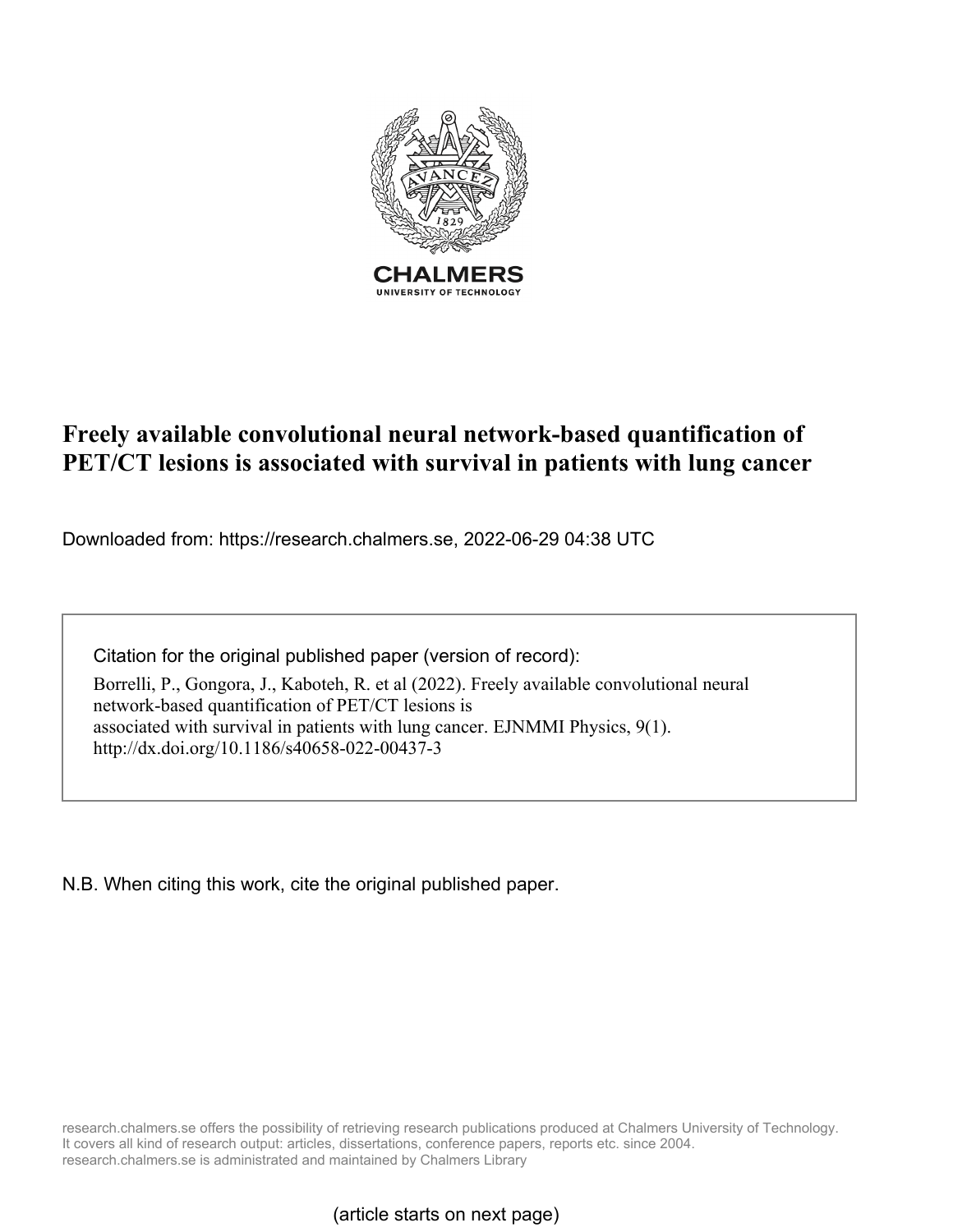# **ORIGINAL RESEARCH**

**Open Access**



Freely available convolutional neural network‑based quantifcation of PET/CT lesions is associated with survival in patients with lung cancer

Pablo Borrelli<sup>1†</sup>, José Luis Loaiza Góngora<sup>1†</sup>, Reza Kaboteh<sup>1</sup>, Johannes Ulén<sup>2</sup>, Olof Enqvist<sup>2,3</sup>, Elin Trägårdh<sup>4,5</sup> and Lars Edenbrandt<sup>1,6[\\*](http://orcid.org/0000-0002-0263-8820)</sup>

\*Correspondence: lars.edenbrandt@gu.se † Pablo Borrelli and Jose Luis Loaiza Gongora shared frst authorship <sup>1</sup> Department of Clinical Physiology, Region Västra Götaland, Sahlgrenska University Hospital, Gothenburg, Sweden Full list of author information is available at the end of the article

# **Abstract**

**Background:** Metabolic positron emission tomography/computed tomography (PET/CT) parameters describing tumour activity contain valuable prognostic information, but to perform the measurements manually leads to both intra- and inter-reader variability and is too time-consuming in clinical practice. The use of modern artifcial intelligence-based methods offers new possibilities for automated and objective image analysis of PET/CT data.

**Purpose:** We aimed to train a convolutional neural network (CNN) to segment and quantify tumour burden in [<sup>18</sup>F]-fluorodeoxyglucose (FDG) PET/CT images and to evaluate the association between CNN-based measurements and overall survival (OS) in patients with lung cancer. A secondary aim was to make the method available to other researchers.

**Methods:** A total of 320 consecutive patients referred for FDG PET/CT due to suspected lung cancer were retrospectively selected for this study. Two nuclear medicine specialists manually segmented abnormal FDG uptake in all of the PET/CT studies. One-third of the patients were assigned to a test group. Survival data were collected for this group. The CNN was trained to segment lung tumours and thoracic lymph nodes. Total lesion glycolysis (TLG) was calculated from the CNN-based and manual segmentations. Associations between TLG and OS were investigated using a univariate Cox proportional hazards regression model.

**Results:** The test group comprised 106 patients (median age, 76 years (IQR 61–79); *n*=59 female). Both CNN-based TLG (hazard ratio 1.64, 95% confdence interval 1.21–  $2.21$ ;  $p = 0.001$ ) and manual TLG (hazard ratio 1.54, 95% confidence interval 1.14–2.07; *p*=0.004) estimations were signifcantly associated with OS.

**Conclusion:** Fully automated CNN-based TLG measurements of PET/CT data showed were signifcantly associated with OS in patients with lung cancer. This type of measurement may be of value for the management of future patients with lung cancer. The CNN is publicly available for research purposes.



© The Author(s) 2022. **Open Access** This article is licensed under a Creative Commons Attribution 4.0 International License, which permits use, sharing, adaptation, distribution and reproduction in any medium or format, as long as you give appropriate credit to the original author(s) and the source, provide a link to the Creative Commons licence, and indicate if changes were made. The images or other third party material in this article are included in the article's Creative Commons licence, unless indicated otherwise in a credit line to the material. If material is not included in the article's Creative Commons licence and your intended use is not permitted by statutory regulation or exceeds the permitted use, you will need to obtain permission directly from the copyright holder. To view a copy of this licence, visit [http://](http://creativecommons.org/licenses/by/4.0/) [creativecommons.org/licenses/by/4.0/.](http://creativecommons.org/licenses/by/4.0/)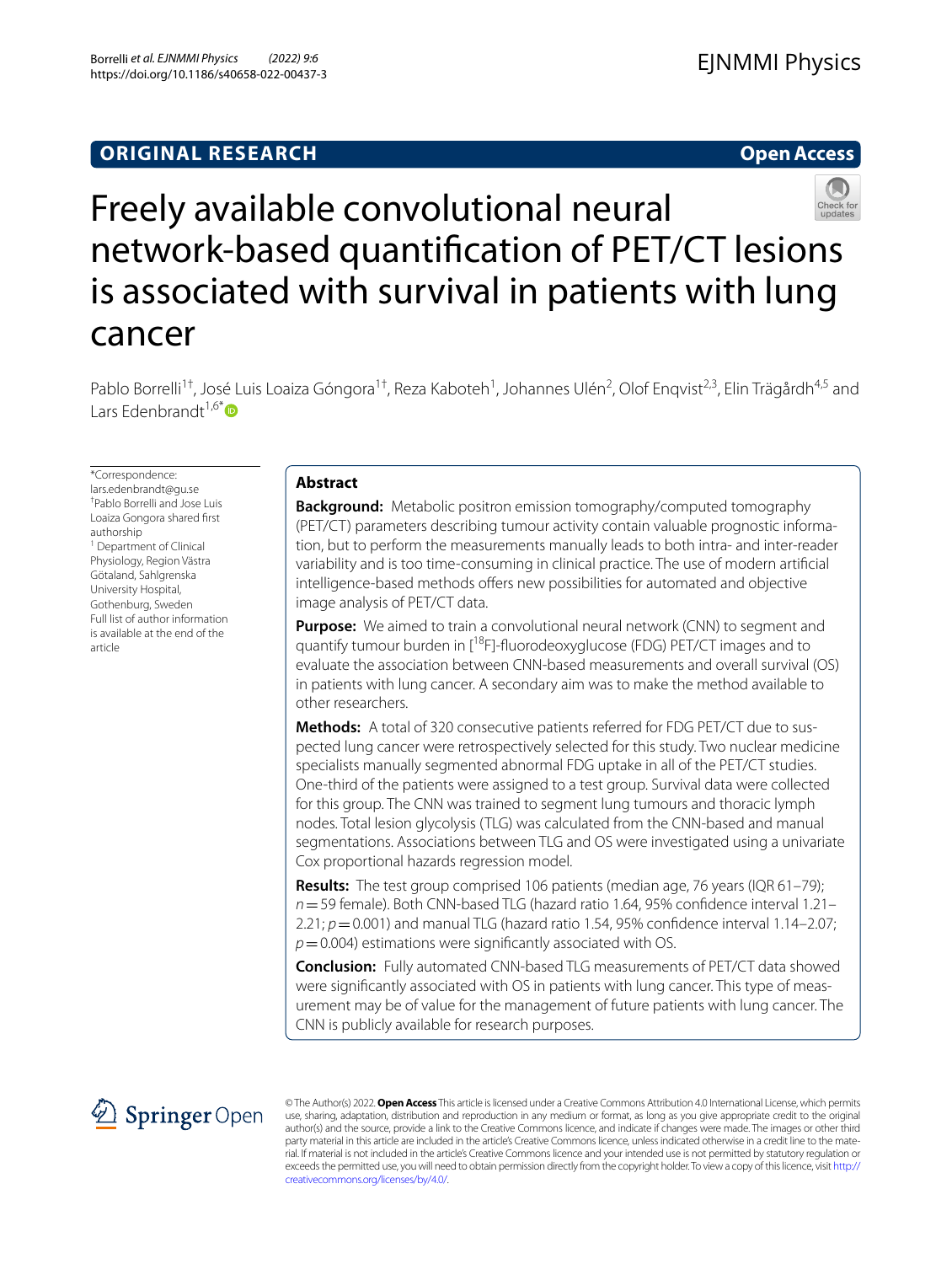**Keywords:** Computer-assisted analysis, Tumour burden, Total lesion glycolysis, Prognosis

# **Introduction**

[<sup>18</sup>F]fluorodeoxyglucose (FDG) positron emission tomography/computed tomography (PET/CT) plays an important role in lung cancer, both for small cell and non-small cell cancer diagnosis, staging, response assessment and follow-up  $[1-4]$  $[1-4]$ . Several studies have shown the prognostic value of different metabolic PET parameters  $[5-10]$  $[5-10]$ . The methods to quantify tumour burden are, however, usually based on manually selected lesions by local imaging experts and easily accessible measurements such as maximum or peak standardized uptake value (SUV). An objective way to analyse the PET/CT fndings would enable efectively comparing the results from diferent studies and, thereby, facilitate the assessment of the FDG PET/CT fndings in patients with suspected lung cancer. The use of modern artificial intelligence (AI)-based methods offers new possibilities for automated and objective image analysis [[11\]](#page-9-4). AI-based technology can be trained to assess the entire burden of disease by including both the extent and activity of the tumour and not only the maximum or peak SUV, which represents a very small volume of the tumour [[12\]](#page-9-5). Manual methods of assessing total tumour burden, for example, the segmentation of all tumour lesions and estimation of total lesion glycolysis (TLG), are too time-consuming for clinical use and hampered by low reproducibility.

We recently trained a convolutional neural network (CNN) to automatically detect lesions and calculate the TLG from the FDG PET/CT data of patients with lung cancer [[13\]](#page-10-0). Tat CNN has a sensitivity of 90% and the correlation between the manual and CNN-based automated TLG measurements is strong  $(r^2=0.74)$ . These results inspired us to take the next step and train a new CNN using a larger training set and expanding the task of the CNN to segment also thoracic lymph nodes. In addition, a new test group was selected in which survival data were available. Therefore, this study aimed to evaluate this new CNN by comparing its automated TLG measurements to corresponding manual measurements and by assessing the association between the TLG measurements and overall survival (OS) in patients with lung cancer. A secondary aim was to make the AI-based method freely available to other researchers.

## **Methods**

# **Patients**

Two groups of consecutive patients referred for FDG PET/CT due to suspected lung cancer were retrospectively selected to develop and evaluate the new CNN. One group of 113 patients underwent PET/CT between April 2008 and December 2010 at the Sahlgrenska University Hospital, Gothenburg, Sweden. Tis group was used in our frst study to train and evaluate a CNN for the detection of lung tumours  $[13]$  $[13]$  $[13]$ . The other group of 207 patients underwent PET/CT between November 2017 and November 2018 at the Skåne University Hospital in Lund/Malmö, Sweden.

The total study group of 320 patients was divided into a test group of 106 patients (33%) and a training group of 214 patients (67%). Only patients from the Skåne University Hospital were selected randomly for the test group since the patients from the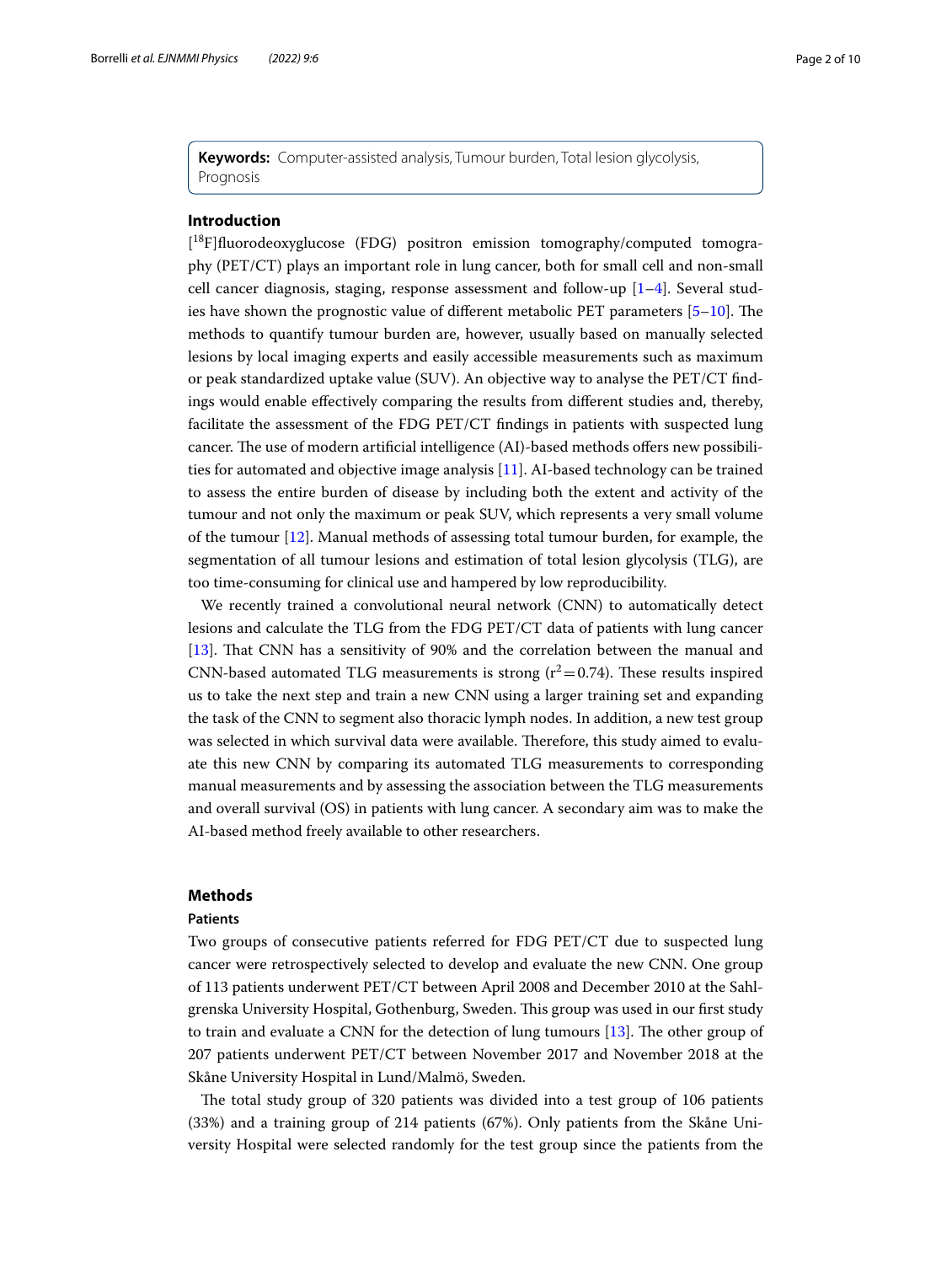Sahlgrenska University Hospital were already used to train and test the CNN developed in our previous study. Clinical information and survival data for the test group were collected from local medical records and the radiology information system up until Novem-ber 2020. The patient characteristics of the test group are presented in Table [1](#page-3-0).

Tis study was conducted according to the principles expressed in the Declaration of Helsinki and approved by the local research ethics committees at Gothenburg (#295– 08) and Lund Universities (#2016/193 and #2018/753). All patients provided written informed consent.

### **Imaging**

PET/CT scans were obtained using integrated PET/CT systems (Siemens Biograph 64 Truepoint, Siemens Healthineers, Erlangen, Germany and GE Discovery MI, GE Healthcare, Chicago, USA). The patients were injected with 4 MBq/kg (maximum of 400 Mbq) of FDG, fasted for at least 4 h prior to the injection and had adequate glucose levels prior to the injection. The accumulation time was 60 min. Images were acquired at 3 min per bed position (Sahlgrenska) or 1.5 min per bed position (Skåne) from the base of the skull to the mid-thigh.

PET images obtained from the Siemens Biograph 64 Truepoint PET/CT scanner were reconstructed with a slice thickness of 3 mm using an iterative ordered subset expectation maximization 3D algorithm (four iterations, eight subsets) with a matrix size of 168×168. CT-based attenuation and scatter corrections were applied. A low-dose CT scan (64-slice helical, 120 kV, 30 mAs,  $512 \times 512$  matrix) was obtained covering the same area of the patient as the PET scan. The CT was reconstructed using a filtered back-projection algorithm with slice thickness and spacing that matched the PET scan.

The PET images obtained from the GE Discovery MI system were reconstructed using the commercially available block-sequential regularized expectation maximization (BSREM) algorithm Q.Clear (GE Healthcare, Milwaukee, WI, USA) with a beta

|                               | $\mathsf{n}$ | Median years (IQR) |
|-------------------------------|--------------|--------------------|
| Age                           | 106          | 76 (61-79)         |
| Sex                           |              |                    |
| Female                        | 59           |                    |
| Male                          | 47           |                    |
| Survival status               |              |                    |
| Dead-survival time            | 51           | $0.9(0.54 - 1.54)$ |
| Alive-follow-up time          | 55           | $2.6(2.5-2.7)$     |
| Diagnosis                     |              |                    |
| Non-small cell lung carcinoma | 85           |                    |
| Lung cancer of unknown type   | 11           |                    |
| Lung metastases               | 5            |                    |
| Hamartoma                     |              |                    |
| Lymphoma                      |              |                    |
| Pneumoconiosis                |              |                    |
| Schwannoma                    |              |                    |
| Unknown                       | 1            |                    |
|                               |              |                    |

<span id="page-3-0"></span>

| Table 1 Characteristics of the patients in the test group |
|-----------------------------------------------------------|
|                                                           |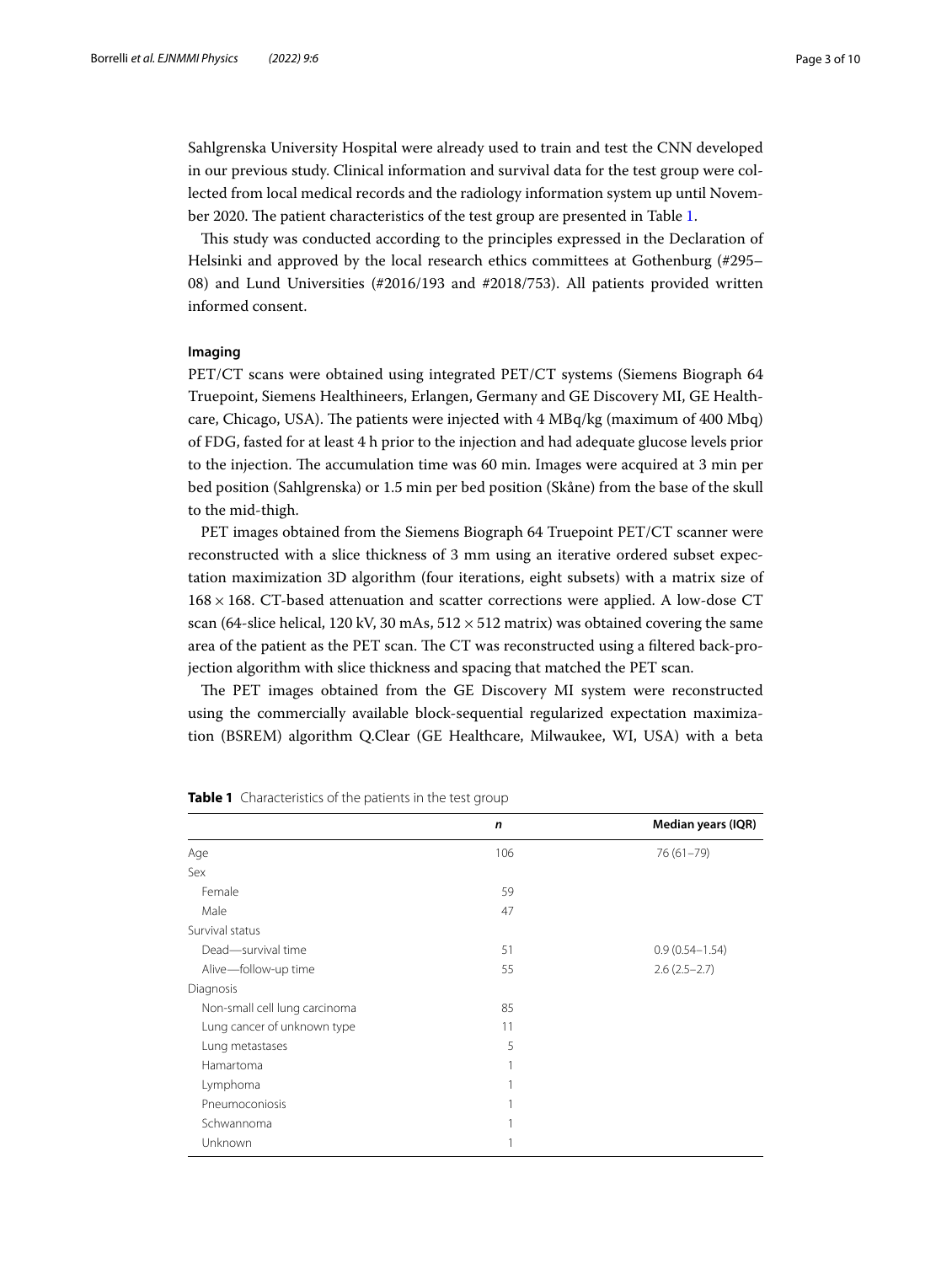factor of 550. The time-of-flight and point spread functions were used with a  $256 \times 256$ matrix (pixel size  $2.7 \times 2.7$  mm2, slice thickness 2.8 mm). CT images were acquired for attenuation correction and anatomical correlation of the PET images. A diagnostic CT with intravenous and oral contrast medium or a low-dose CT without contrast was performed. In our clinical routine, a low-dose CT is performed if a previous diagnostic CT was performed within 4 weeks. For diagnostic CTs, tube current modulation was applied by adjusting the tube current for each individual with a noise index of 42.25 and a tube voltage of 100 kV. For the low-dose CT, the tube voltage was 120 kV with a noise index of 45. If a diagnostic CT was performed, it was used for attenuation correction (delayed venous phase of intravenous contrast). The adaptive statistical iterative reconstruction technique (ASiR-V) was applied for all CT reconstructions.

### **Manual segmentations**

Two nuclear medicine specialists with over 6 and over 12 years of PET/CT experience segmented abnormal FDG uptake in the PET/CT images from the training and test groups. The segmentations were made manually by visual inspection in a consensus reading. Abnormal uptakes were classifed into one of the following groups: lung tumour, thoracic lymph node, extra-thoracic lymph node, adrenal, bone, liver metastasis, infammatory, high pleura or other high activity. No clinical data, only PET/CT images were available during the segmentation process. A cloud-based annotation tool (RECOMIA, <https://www.recomia.org>) was used for the manual segmentations [[14](#page-10-1)].

# **Convolutional neural network**

The CNN was trained to segment lung tumours and thoracic lymph nodes only. The numbers of other abnormal uptake examples were insufficient for CNN training.

This model uses a CNN with U-net 3D architecture [[15\]](#page-10-2). The final convolutional layer contains three channels with softmax activation, one for background, one for lung tumour and one for the thoracic lymph node. The network has three separate inputs, the CT image, the PET image and a one-hot encoded organ mask constructed using the model from  $[14]$  $[14]$ . The purpose of the organ mask is to help the network with a rough anatomical localization for a given uptake; it uses one channel each for bone, liver, lung, heart, aorta and adrenal gland.

The model was trained using patches of minimal size, where the patches were chosen with care to provide a good balance between the diferent classes. All pixels were divided into four groups: background, lung tumour, thoracic lymph node and other abnormal uptake (this group included extra-thoracic lymph nodes, metastases, infammatory uptake, high pleura uptake and other high uptake). The centre point of each patch was chosen randomly with an equal probability of being inside any of the four groups.

The training involved 100 epochs with 10,000 patches per epoch. Categorical crossentropy was used as the loss function, and the optimization was performed using the Adam method [[16\]](#page-10-3) with Nesterov momentum. In order to reduce overftting, both early stopping (patience 10 epochs with no validation loss decrease) and l2 regularization with weight 0.01 were used. As pre-processing the CT image is clamped to HU range [− 800, 800] and the SUV image to [0, 25], both the CT and SUV images were then rescaled  $[-1, 1]$ . The input patches were augmented using rotations  $(-0.15 \text{ to } 0.15)$  radians,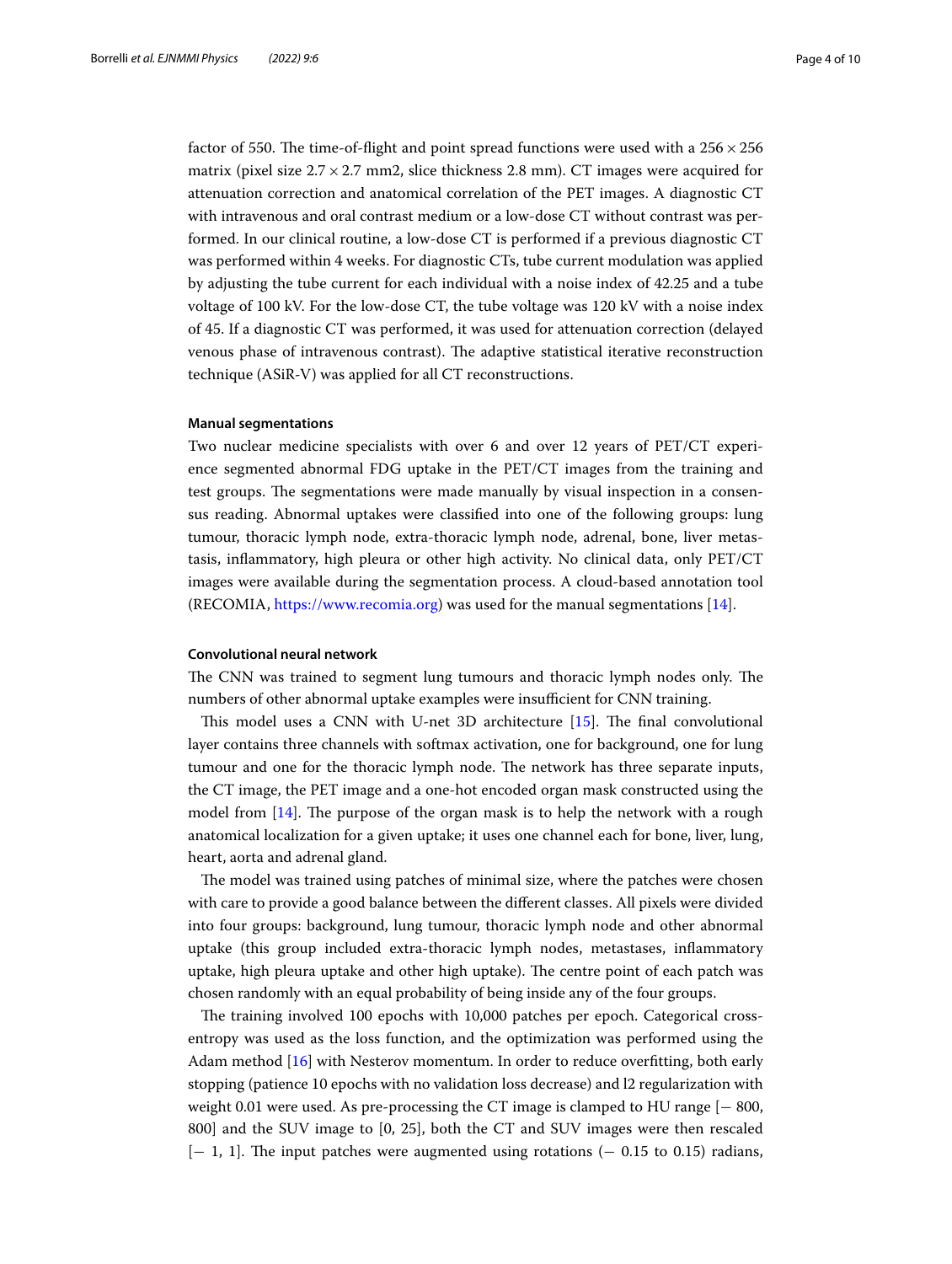scaling ( $-10$  to 10%) and intensity shifts of ( $-100$  to  $+100$ HU) for the CT images and  $(-0.5 \text{ to } +0.5)$  for the SUV image. After this phase, the resulting model was applied to the training set. The model was then retrained with 20% of the patches focusing on pixels incorrectly classified by the model. These steps were repeated four times. The resulting model is the last model after these four steps and early stopping (not the model with lowest validation loss). Finally, lung tumours and thoracic lymph nodes with TLGs below 0.1 were removed.

# **Statistical analysis**

Associations between TLG and OS were investigated using a univariate Cox proportional hazards regression model. OS was calculated from the date of the PET/CT analysis to the date of death or the last follow-up. Hazard ratios (HRs) and 95% confdence intervals (CIs) were estimated. The level of significance was set at 0.05. The TLG measurements had a skewed distribution and were log10-transformed after adding 1.0 to handle any zeros. The TLG measurements for the Kaplan–Meier analysis were categorized according to the corresponding median value, higher vs. lower than the median. The statistical analysis was performed in R (version 4.0.3)  $[17]$  $[17]$ .

# **Results**

# **TLG measurements**

Uptake from lung tumours and thoracic lymph nodes were used to compute a total TLG for each patient, both from the CNN and manual segmentations. Figure [1](#page-5-0) shows a Bland–Altman plot comparing the CNN and manual TLG. Figure [2](#page-6-0) plots the rank of each study based on manual TLG against the rank based on CNN-based TLG. The Spearman correlation of the TLG measurements, being the Pearson correlation of these rank values, is 0.95.

Both CNN TLG (HR 1.64, 95% CI 1.21–2.21; *p*=0.001) and manual TLG (HR 1.54, 95% CI 1.14–2.07;  $p = 0.004$ ) were significantly associated with OS in univariate proportional regression Cox analyses.

The Kaplan–Meier curves are shown in Fig. [3](#page-6-1). The 53 patients with CNN TLGs above the median value had a signifcantly shorter survival time than the 53 patients with values below the median. The median survival times for the two groups were 1.57 years

<span id="page-5-0"></span>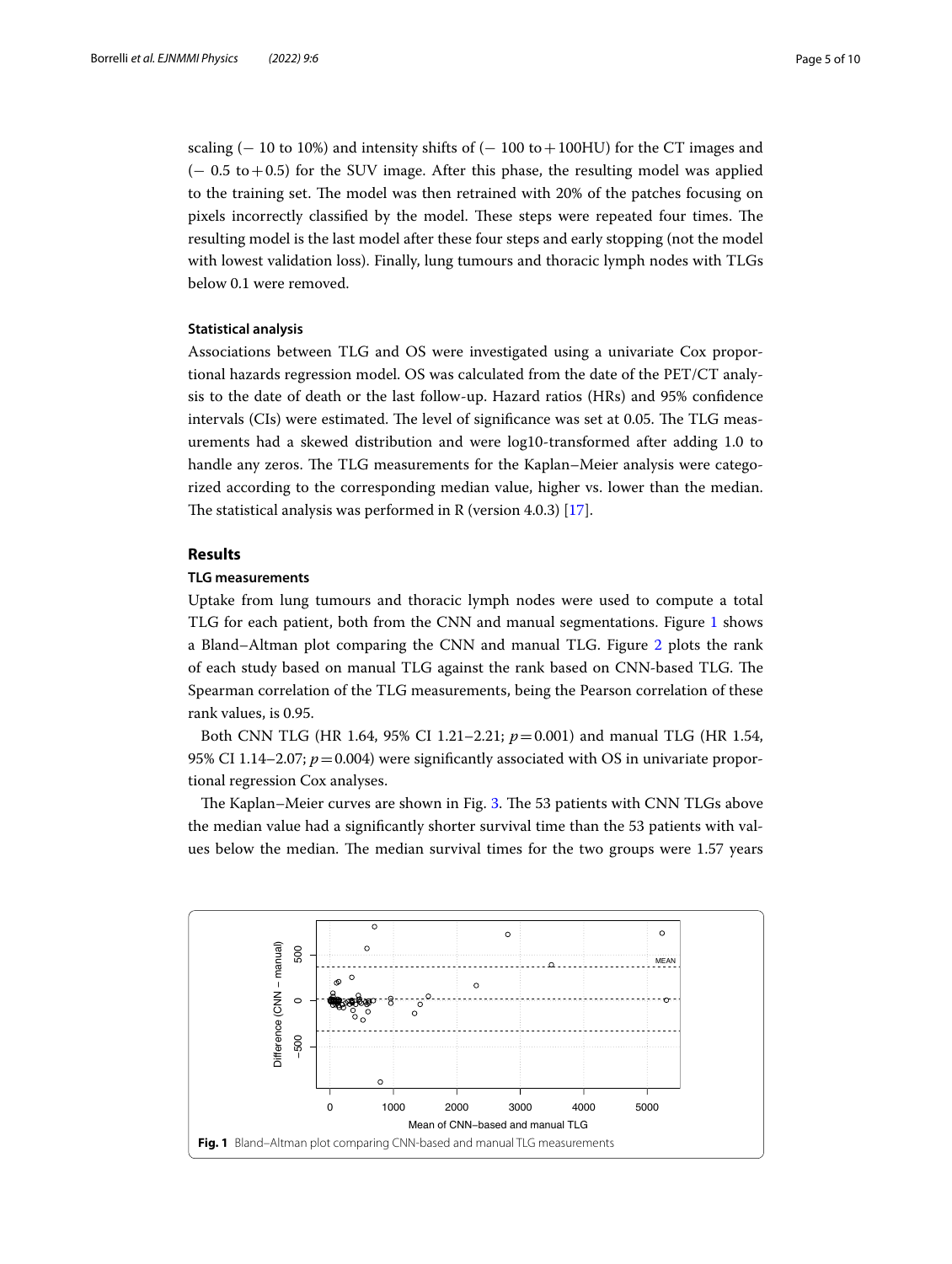

<span id="page-6-1"></span><span id="page-6-0"></span>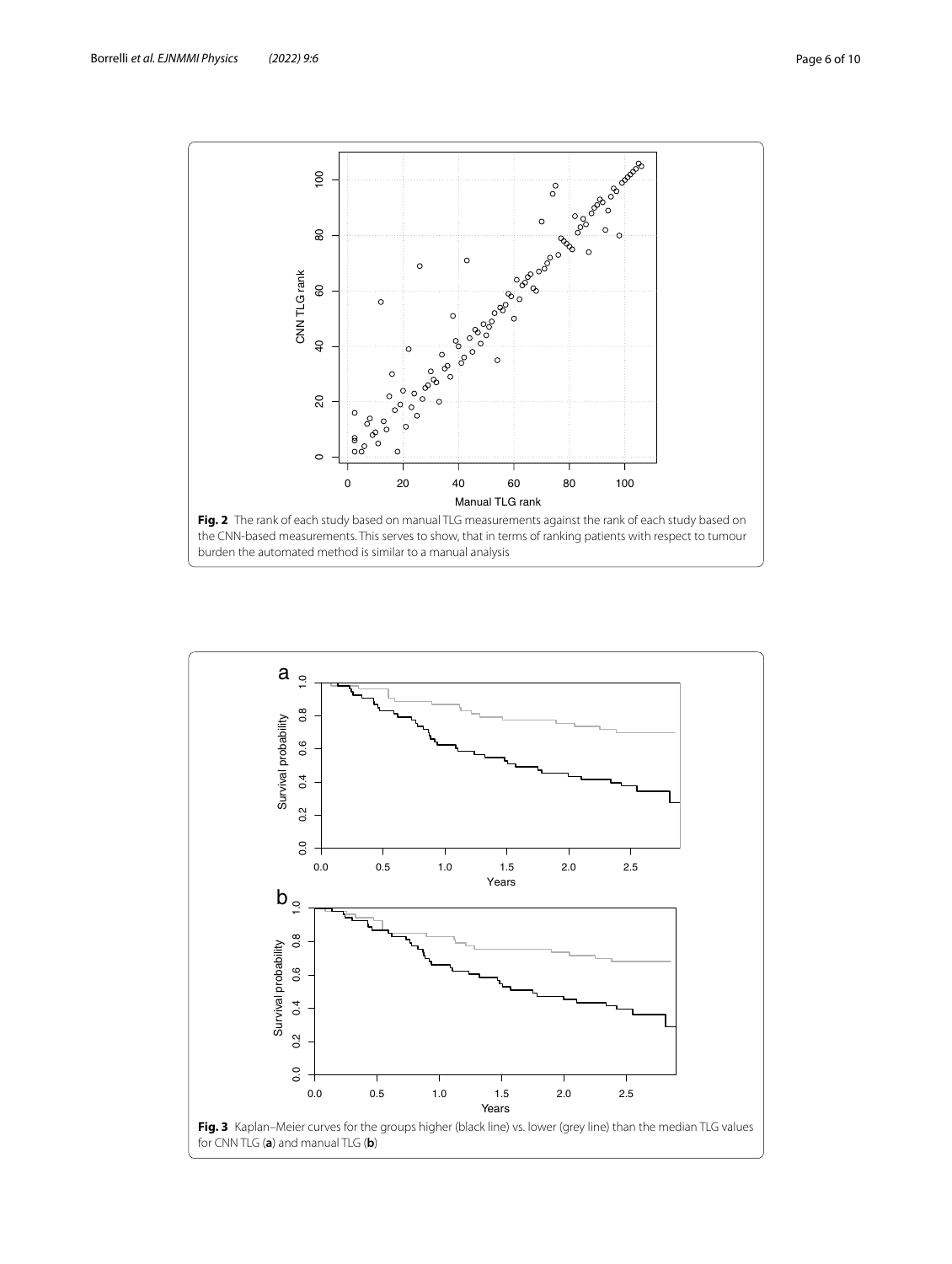vs. not reached after 3 years of follow-up. The log-rank test showed a significant difference in survival times  $(p<0.001)$ . The corresponding median survival values for the two groups stratifed using manual TLG were 1.75 years vs. not reached after 3 years of follow-up ( $p = 0.002$ ).

### **Lesion classifcation results**

The CNN and the physicians classified 99/106 (93%) patients similarly regarding the presence of a lung tumour, 94 as positive and 5 as negative. Four patients were classifed as positive only by the CNN. The CNN detections in these four cases were classified as thoracic lymph nodes (2), high pleura uptake (1) and infammatory uptake (1) by the physicians. Three patients were classified as positive only by the physicians. A total of 135 lung tumours were detected by both the CNN and the physicians. These tumours had a median TLG of 13.9 (IQR 2.3–181.7). A total of 56 lesions with a median TLG of 0.4 (IQR 0.1–1.6) were detected as lung tumours by the physicians only. Seven of these lesions were classifed as thoracic lymph nodes by the CNN. A total of 153 lesions with a median TLG of 0.6 (IQR 0.3–2.3) were detected as lung tumours by the CNN only. Thirty-five of these lesions were classified as thoracic lymph nodes by the physicians.

The CNN and the physicians classified  $71/106$  (67%) patients similarly regarding the presence of thoracic lymph nodes, 59 as positive and 12 as negative. Tirty-fve patients were classifed as positive only by the CNN. Both the CNN and the physicians detected 170 thoracic lymph nodes. These lesions had a median TLG of 5.8 (IQR 1.5–27.9). A total of 70 lesions with a median TLG of 0.3 (IQR 0.1–0.9) were detected as thoracic lymph nodes by the physicians only. Five of these lesions were classifed as lung tumours by the CNN. A total of 274 lesions with a median TLG of 0.8 (IQR 0.3–2.4) were detected as thoracic lymph nodes by the CNN only. Tirty-two of these lesions were classifed as lung tumours and 23 as extra-thoracic lymph nodes by the physicians.

# **Discussion**

In this study, we explored if automated TLG measurements calculated by a CNN were clinically relevant in patients with lung cancer. The results show that a CNN can be trained to automatically segment lung tumours and thoracic lymph nodes and calculate TLG measurements that are significantly associated with OS. The CNN TLG had a similar prognostic performance as the corresponding manual measurements.

In a clinical setting, a physician would be able to check CNN-based segmentations and dismiss false-positive lesions. The use of AI support for the calculation of total lesion uptake signifcantly reduces inter-reader variability in the analysis of prostate lesions and bone metastases with PSMA PET/CT  $[18]$ . This process is also more time-effective than a completely manual segmentation process and feasible for a clinical setting.

In research, these types of AI tools may facilitate comparisons between studies from diferent centres, pooling data within multicentre trials and performing meta-analyses when objective evaluation is applied rather than local image readers.

Objective AI-based TLG measurements may be useful not only for the prognostic evaluation of patients with lung cancer at the time of diagnosis but also for monitoring treatment response. FDG PET/CT fndings have been associated with clinical beneft in patients with non-small cell lung cancer receiving immunotherapy [\[4](#page-9-1)].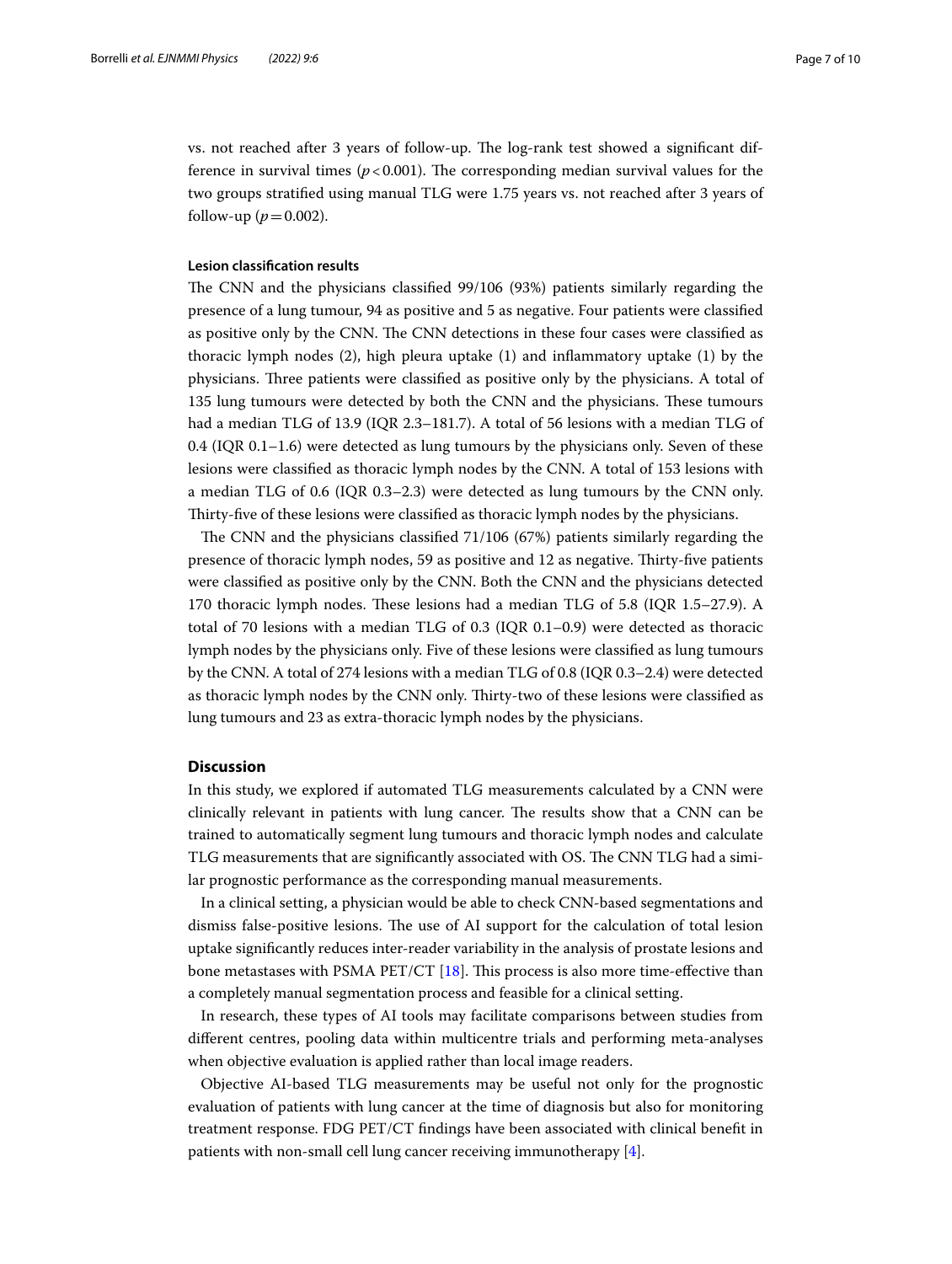AI tools have been used as computer-aided detection (CAD) systems to highlight potential lesions in chest X-rays and lung  $CTs$  [\[19](#page-10-6)]. The aim is to decrease the likelihood of a radiologist missing tumours and the subsequent delay in diagnosis. Such an AI tool needs to have high sensitivity and a low false-positive rate to be of clinical value. The aim of our CNN was not to be a CAD system but a tool for the automated quantification of tumour burden. The sensitivity and false-positive rate of our CNN were not sufficient for use as a clinical CAD system. The disagreements between the physicians and the CNN were, in most cases, related to lesions with low TLG. A common reason for any disagreement was physicians classifying a lesion as a lung tumour and the CNN as a mediastinal/hilar lymph node or vice versa; this is not always an easy decision even for experienced physicians.

A limitation of this study is the reference method using the manual segmentations by two nuclear medicine specialists. A slightly diferent result would most likely have been found if other, additional image readers had been used given the well-known problems of inter- and intra-observer variability. The comparisons between the CNNbased and manual TLG measurements indicate that the CNN was trained to perform similarly to a nuclear medicine specialist. A strength of this study is that we also used OS as an image-independent reference method.

The retrospective design of this study is, on the one hand, a limitation of the study but allowed us to assess the performance of the CNN not only compared with manual segmentation of the same images but also to the independent reference OS. The training material only contained a handful of abnormal uptake other than lung tumours and thoracic lymph nodes, due to this we limited this work to these two uptakes. Extra-thoracic lymph nodes and distant metastases will be added in future versions of our CNN. Further development will also include the localization of lymph nodes into established anatomical defnitions and classifcations into ipsilateral versus contralateral regions [[20](#page-10-7)]. Tis type of information may improve the prognostic value of AI-based analyses.

The development of AI-based analyses depends on the availability of large training and test groups. The training and test groups used in this study were sufficient to show the proof of concept of a fully automated AI-based PET/CT analysis, but we recognize that larger patient groups including patients from several hospitals would improve the CNN-based method and strengthen the results. One approach to achieve this is to invite others researchers to participate in the development and we therefore make our CNN available to others. Another approach is to use methods to maximize the utility of incomplete and missing data as presented by Guo and co-workers [[21\]](#page-10-8).

# **Conclusions**

Fully automated CNN-based TLG measurements of FDG PET/CT data were signifcantly associated with OS in patients with lung cancer. These types of measurements may be of value in the management of future patients with lung cancer. Our CNN is available for research purposes upon request from the RECOMIA platform [\(https://](https://recomia.org) [recomia.org](https://recomia.org)).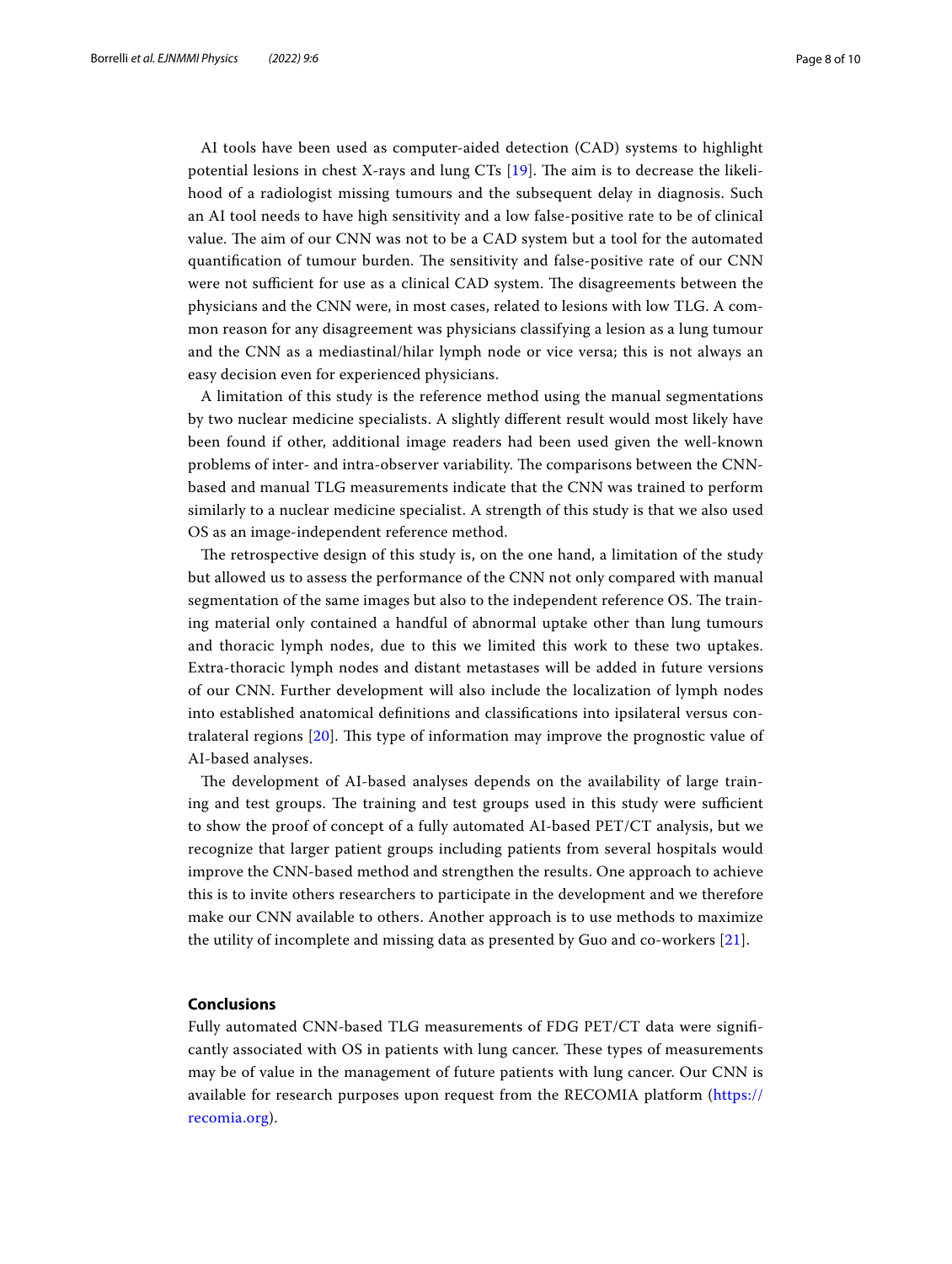### **Authors' contributions**

Data collection was performed by RZ. Image segmentation was performed by PB and JLLG. AI tool development was performed by JU and OE. ET and LE contributed to the design and interpretation of the data. All authors read and approved the fnal manuscript.

#### **Funding**

Open access funding provided by University of Gothenburg. The study was fnanced by grants from the Knut and Alice Wallenberg Foundation, the Medical Faculty at Lund University, Region Skåne and the Swedish state under the agreement between the Swedish government and county councils and the ALF agreement (ALFGBG-720751).

### **Availability of data and materials**

Our CNN is available for research purposes upon request at the RECOMIA platform ([https://recomia.org\)](https://recomia.org). The datasets generated and analysed for the current study are not publicly available due to privacy restrictions from the hospitals providing them.

### **Declarations**

### **Ethics approval**

The study was conducted according to the principles expressed in the Declaration of Helsinki, approved by the local research ethics committees at Gothenburg (#295-08) and Lund Universities, Sweden (#2016/193 and #2018/753).

#### **Consent for publication**

All patients provided written informed consent.

#### **Competing interests**

The authors declare no confict of interest.

### **Author details**

<sup>1</sup> Department of Clinical Physiology, Region Västra Götaland, Sahlgrenska University Hospital, Gothenburg, Sweden.<br><sup>2</sup>Eigenvision AB, Malmö, Sweden, <sup>3</sup> Department of Electrical Engineering, Chalmers University of Technol Eigenvision AB, Malmö, Sweden. <sup>3</sup>Department of Electrical Engineering, Chalmers University of Technology, Gothenburg, Sweden. <sup>4</sup> Department of Translational Medicine and Wallenberg Centre for Molecular Medicine, Lund University, Malmö, Sweden. <sup>5</sup> Department of Clinical Physiology and Nuclear Medicine, Skåne University Hospital, Malmö, Sweden.<br><sup>6</sup> Department of Melocular and Clinical Medicine, Jestitute of Medicine, Sablemecka Academy, University <sup>6</sup>Department of Molecular and Clinical Medicine, Institute of Medicine, Sahlgrenska Academy, University of Gothenburg, Gothenburg, Sweden.

### Received: 6 June 2021 Accepted: 24 January 2022 Published online: 03 February 2022

#### **References**

- <span id="page-9-0"></span>1. Volpi S, Ali JM, Tasker A, Peryt A, Aresu G, Coonar AS. The role of positron emission tomography in the diagnosis, staging and response assessment of non-small cell lung cancer. Ann Transl Med. 2018;6(5):95.
- 2. Carretta A, Bandiera A, Muriana P, Viscardi S, Ciriaco P, Samanes Gajate AM, et al. Prognostic role of positron emission tomography and computed tomography parameters in stage I lung adenocarcinoma. Radiol Oncol. 2020;54(3):278–84.
- 3. Martucci F, Pascale M, Valli MC, Pesce GA, Froesch P, Giovanella L, et al. Impact of 18F-FDG PET/CT in staging patients with small cell lung cancer: a systematic review and meta-analysis. Front Med (Lausanne). 2020;6:336.
- <span id="page-9-1"></span>4. Humbert O, Cadour N, Paquet M, Schiappa R, Poudenx M, Chardin D, et al. 18FDG PET/CT in the early assessment of non-small cell lung cancer response to immunotherapy: frequency and clinical signifcance of atypical evolutive patterns. Eur J Nucl Med Mol Imaging. 2020;47:1158–67.
- <span id="page-9-2"></span>5. Chang H, Lee SJ, Lim J, Lee JS, Kim YJ, Lee WW. Prognostic signifcance of metabolic parameters measured by 18F-FDG PET/CT in limited-stage small-cell lung carcinoma. J Cancer Res Clin Oncol. 2019;145:1361–7.
- 6. Chardin D, Paquet M, Schiappa R, Darcourt J, Bailleux C, Poudenx M, et al. Baseline metabolic tumor volume as a strong predictive and prognostic biomarker in patients with non-small cell lung cancer treated with PD1 inhibitors: a prospective study. J Immunother Cancer. 2020;8:e000645. <https://doi.org/10.1136/jitc-2020-000645>.
- 7. Jin F, Qu B, Fu Z, Zhang Y, Han A, Kong L, et al. Prognostic value of metabolic parameters of metastatic lymph nodes on 18F-FDG PET/CT in patients with limited-stage small-cell lung cancer with lymph node involvement. Clin Lung Cancer. 2017;19:e101–8.
- 8. Seban RD, Mezquita L, Berenbaum A, Dercle L, Botticella A, Le Pechoux C, et al. Baseline metabolic tumor burden on FDG PET/CT scans predicts outcome in advanced NSCLC patients treated with immune checkpoint inhibitors. Eur J Nucl Med Mol Imaging. 2020;47:1147–57.
- 9. Zer A, Domachevsky L, Rapson Y, Nidam M, Flex D, Allen AM, et al. The role of 18F-FDG PET/CT on staging and prognosis in patients with small cell lung cancer. Eur Radiol. 2016;26:3155–61.
- <span id="page-9-3"></span>10. Geredeli C, Artac M, Kocak I, Koral L, Sakin A, Altinok T, et al. The prognostic signifcance of the 18F-fuorodeoxyglucose positron emission tomography/computed tomography in early-stage nonsmall cell lung cancer. J Can Res Ther. 2020;16:816–21.
- <span id="page-9-4"></span>11. Sibille L, Seifert R, Avramovic N, Vehren T, Spottiswoode B, Zuehlsdorff S, et al. 18F-FDG PET/CT uptake classification in lymphoma and lung cancer by using deep convolutional neural networks. Radiology. 2020;294:445–52.
- <span id="page-9-5"></span>12. Høilund-Carlsen PF, Piri R, Gerke O, Edenbrandt L, Alavi A. Assessment of total-body atherosclerosis by PET/computed tomography. PET Clin. 2021;16:119–28.